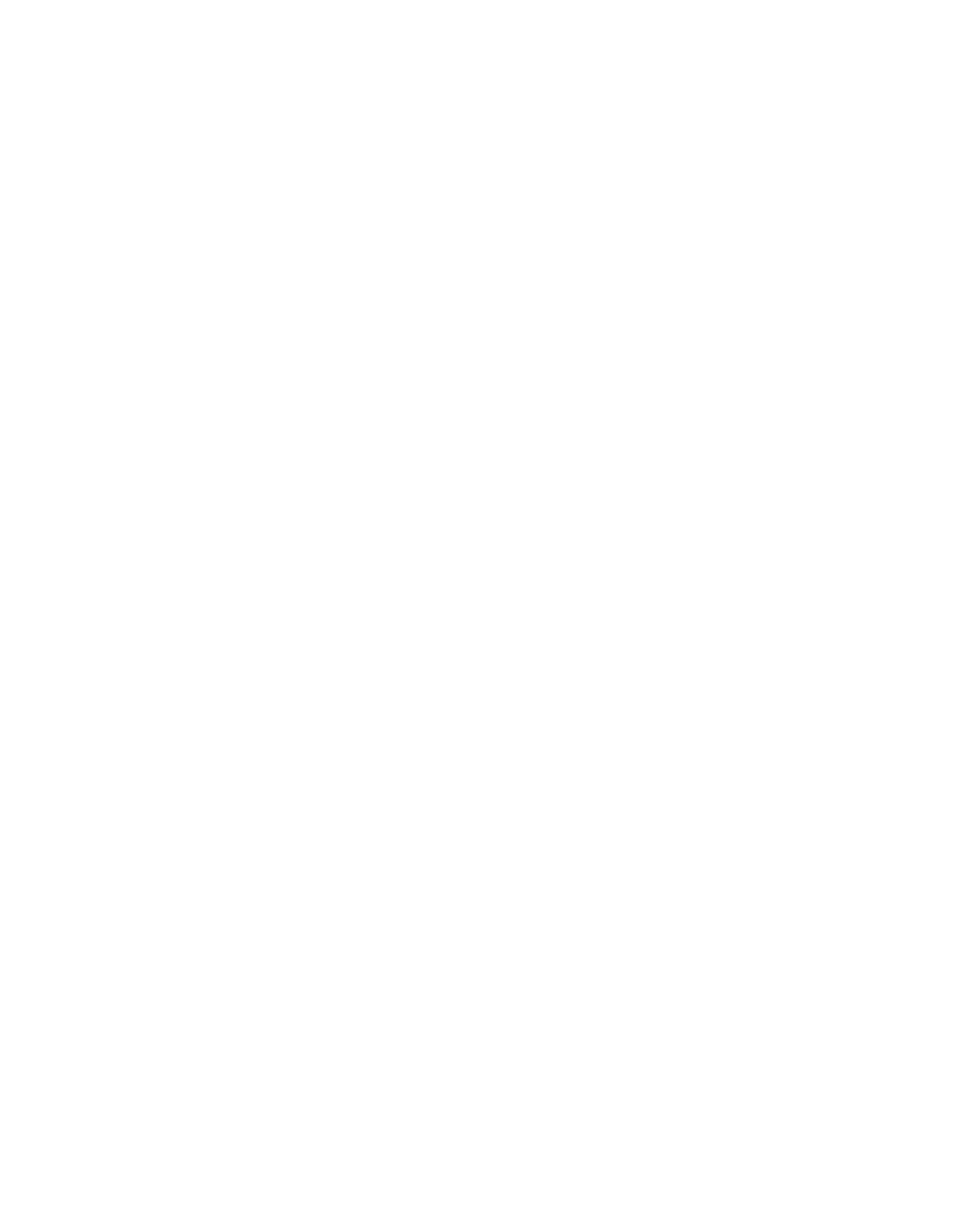### ARTICLE I. NAME AND PURPOSE

- SECTION A. The name of the organization shall be the NEBRASKA SPECIAL EDUCATION ADVISORY COUNCIL.
- SECTION B. It shall be the purpose of the Council to make recommendations and to advise the State Board concerning the administration of, preparation of general regulations for, and evaluation of special education programs in the state. This shall include but not be limited to:
	- 1. Advise of unmet needs;
	- 2. Comment on rules and regulations;
	- 3. Assist in reporting data to the federal government;
	- 4. Review due process appeals;
	- 5. Early identification of issues;
	- 6. Development of the State Performance Plan and the Annual Performance Report; and
	- 7. Development and implementation of policies relating to coordination of services.

#### SECTION C. Definitions.

- 1. The State Board shall refer to the Nebraska State Board of Education.
- 2. Commissioner shall refer to the Nebraska Commissioner of Education.
- 3. Council shall refer to the Nebraska Special Education Advisory Council.
- 4. State shall refer to the State of Nebraska.
- 5. Year shall refer to the Department of Education fiscal year.
- 6. Department shall refer to the Department of Education.

# ARTICLE II. ORGANIZATION

- SECTION A. The Council shall include members representing the following categories:
	- 1. Individuals with disabilities, or parents of children with disabilities (ages birth through 26);
	- 2. Teachers;
	- 3. Representatives of institutions of higher education that prepare special education and related services personnel;
	- 4. State and local education officials, including officials who carry out activities under the Homeless Assistance Act;
	- 5. Administrators of programs for children with disabilities;
	- 6. Representatives of other state agencies involved in the financing or delivery of related services to children with disabilities;
	- 7. Representatives of private schools;
	- 8. Representatives of a vocational, community, or business organization concerned with the provision of transition services to children with disabilities;
	- 9. Representatives from the state child welfare agency responsible for foster care; and;
	- 10. Representatives from the state juvenile and adult corrections agency.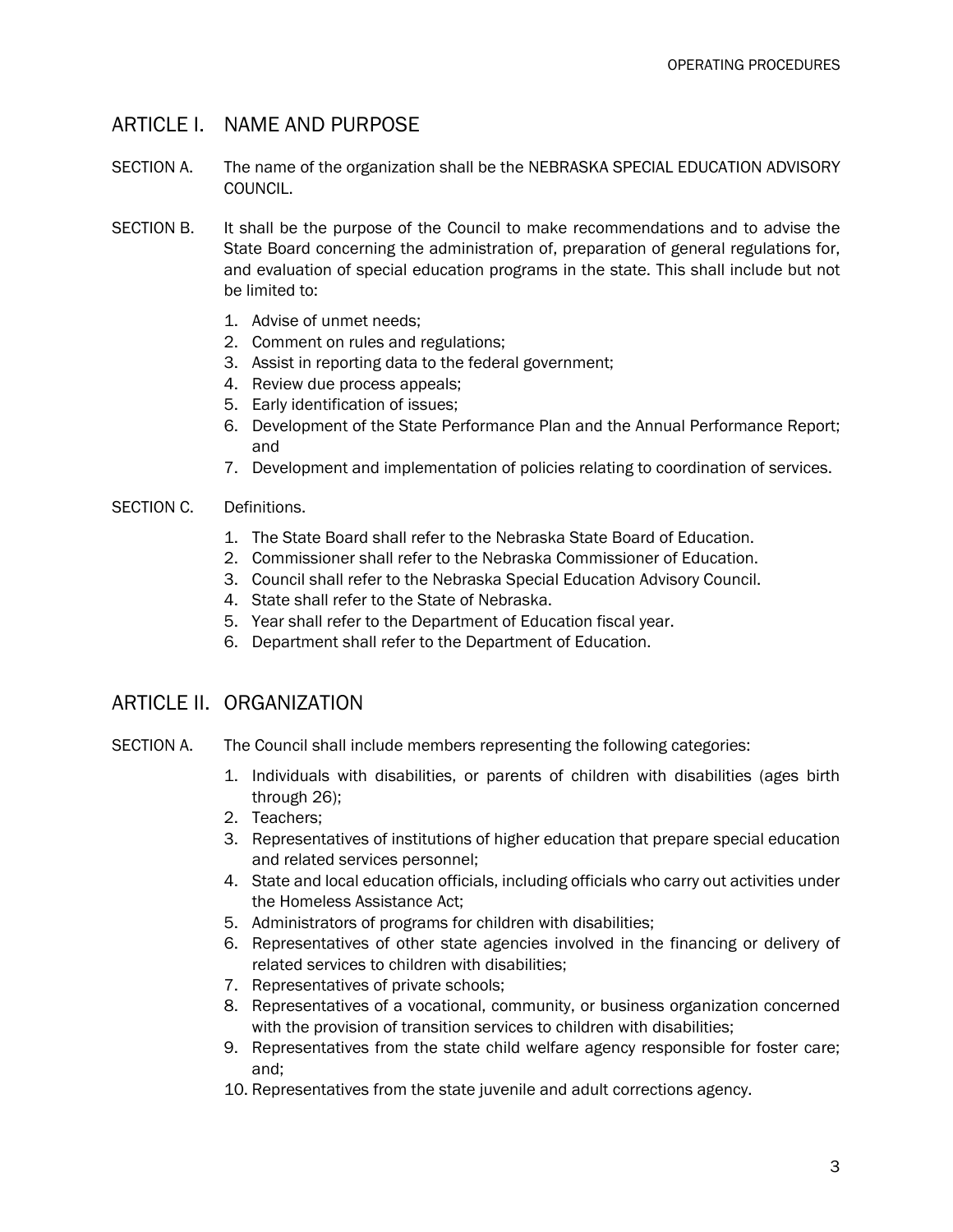11. Representatives from the Nebraska Association of Special Education Supervisors (NASES) a non-voting member. The current NASES President or their designee will serve annually.

SPECIAL RULE: A majority of the members of the Council shall be individuals with disabilities or parents of children with disabilities (ages birth through 26).

- SECTION B. The members shall be selected to represent all eight of the State Board of Education election districts. The Council voting membership shall not be fewer than 15 members nor more than 30 members.
- SECTION C. Appointment of the NDE Facilitator and Recorder for the Council.
	- 1. A Council Facilitator will be assigned by the State Director of Special Education, and the Facilitator will chair the Executive Committee. The Council Facilitator is a nonvoting member of the Council.
	- 2. A Recorder from the Special Education Office will be assigned by the State Director of Special Education, and will also serve as the recorder for the Executive Committee. The Recorder is a nonvoting member of the Council.
- SECTION D. Executive Committee.
	- 1. A five-member Executive Committee will be elected from the Council membership to include one member from each Council term. When elected to the Executive Committee your term becomes a 5-year term with the year precluding your 4-year membership term. Elections for Executive Committee vacancies shall be held during the second meeting of each school year. The Executive Committee shall consist of:
		- a. At least one parent of a child with a disability;
		- b. Three additional members, including the Council Chair;
		- c. The Facilitator for the Council; and
		- d. The Recorder for the Council.
	- 2. In the fourth year on the Executive Committee, the Member will serve as Chair for the Council. That person will represent the Council in any necessary correspondence from the Council or the or the Executive Committee and will report publicly on behalf of the Council. In the fifth year on the council, the member will serve as past chair.
	- 3. A four-member Executive Committee will be elected from the Council membership to include one member from each Council term. Each elected member of the Executive Committee shall serve a term of office from the date of their election until their Council membership expires. Elections for Executive Committee vacancies shall be held during the second meeting of each school year. The Executive Committee shall consist of:
		- a. At least one parent of a child with a disability;
		- b. Three additional members, including the Council Chair;
		- c. The Facilitator for the Council; and
		- d. The Recorder for the Council.
	- 4. The senior elected Executive Committee Member will serve as Chair for the Council. That person will represent the Council in any necessary correspondence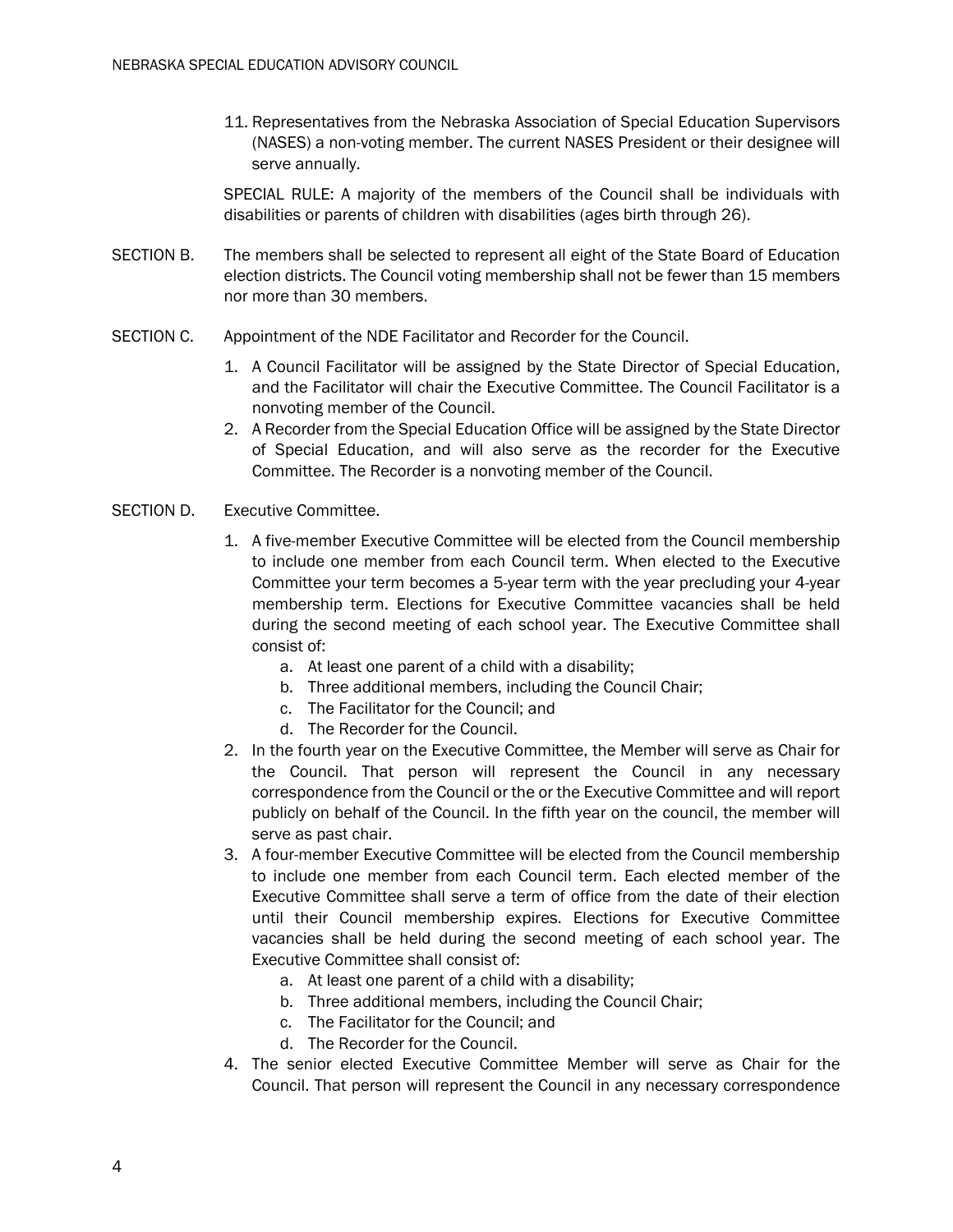from the Council or the Executive Committee and will report publicly on behalf of the Council.

- 5. The Executive Committee responsibilities include:
	- a. Meeting at least one time before each scheduled meeting;
	- b. Preparing an Executive Committee Report (written or verbal) for each Council meeting;
	- c. Handling emergency matters requiring immediate Council attention before the next scheduled meeting;
	- d. Previewing proposed agenda items and drafting appropriate motions for Council consideration;
	- e. Calling additional Council meetings deemed necessary to transact the business of the Council; and
	- f. Assisting in the preparation of the SEAC Annual Report for the State Board.

#### SECTION E. SEAC Committees.

- 1. When necessary, the Council shall be aided in its operation by SEAC committees. Membership of these committees shall include appropriate persons recommended by the Executive Committee, SEAC, and NDE.
- 2. SEAC committees will review issues as recommended by the Executive Committee, the Council, or NDE, and will report results to the Council. The Facilitator of each Committee will report annually to the Council.

#### SECTION F. Membership Perpetuation.

- 1. The membership of the Council shall consist of members appointed by the State Board. Appointments to the Council shall be for four years beginning in September of the first year and ending August 31st of the fourth year. If any member or his or her designee misses three meetings in a given year, the Executive Committee may forward a recommendation to the State Board that the member is replaced.
- 2. Members shall serve one full consecutive four-year term. Upon recommendation by the Executive Committee, members may request to apply for a second term.
- 3. Upon recommendation of the Executive Committee, an appointee to the Council may be removed by the State Board if, for some reason, he or she no longer qualifies as an appointee in the category for which he or she was selected.
- 4. The voting membership of the Council may not include members of the State Board or employees of the Department of Education.
- 5. Resignation by any member must be in writing and submitted to the Council Facilitator. Copies of the written resignation will also be sent to the Executive Committee and the Commissioner.
- 6. Any member appointed by the State Board to replace a resigning member will complete the resigning member's remaining term on the Council. At the end of that remaining term, on the recommendation of the Executive Committee, the State Board may elect to reappoint that member for an additional full four-year term.
- SECTION G. Member Responsibilities and Expectations.
	- 1. Council members will survey their respective constituencies in preparation for Council development of recommendations concerning:
		- a. Testimony for the State Board regarding special education rule revisions;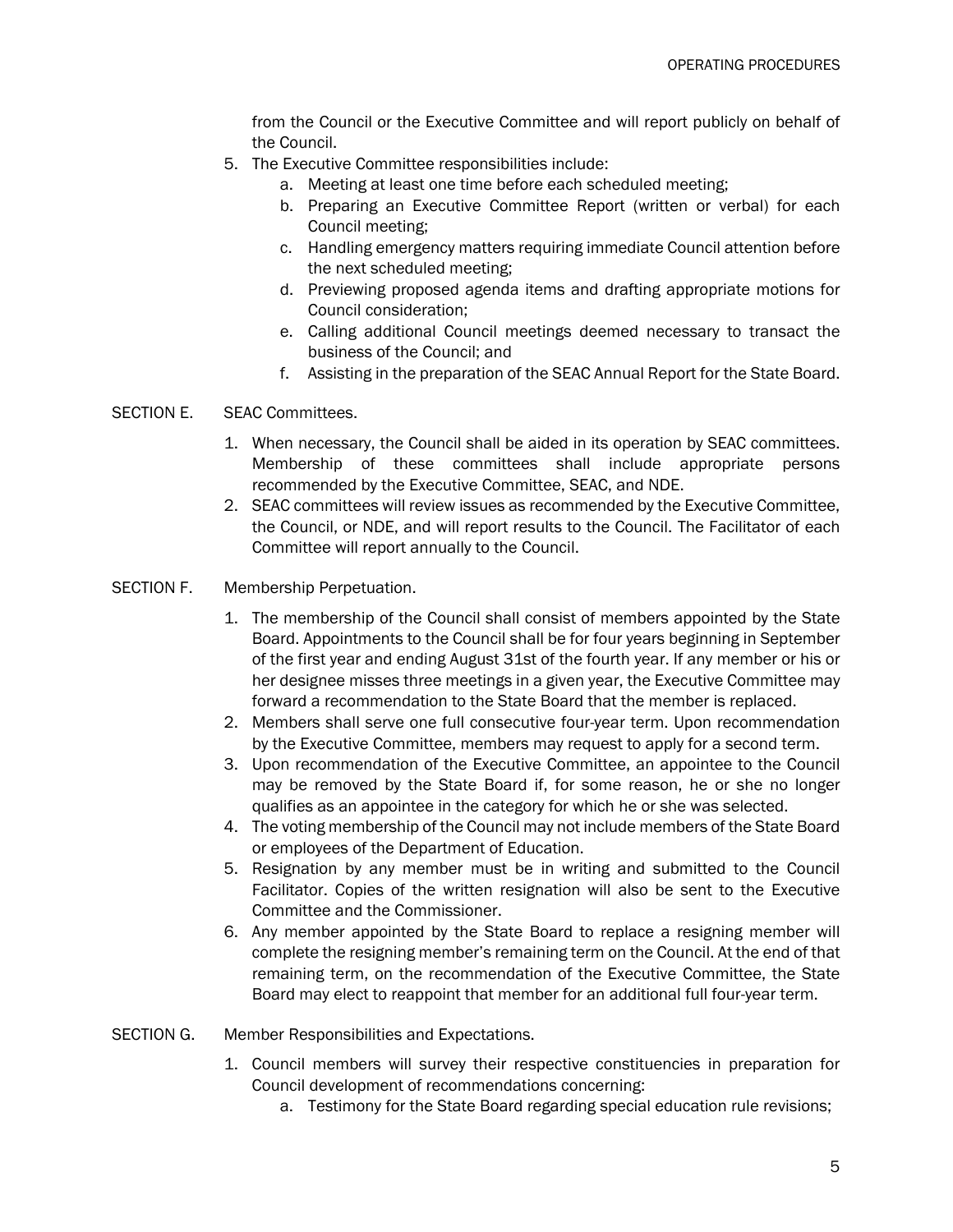- b. Testimony for the State Board regarding any Department rule or issue impacting special education programs;
- c. The identification and study of issues vital to special education in the state;
- d. Issues regarding Parts B and C of the IDEA and federal regulations and applications;
- e. The development and implementation of policies relating to the coordination of services for children with disabilities;
- f. The Nebraska State Performance Plan, the Annual Performance Report, the State Systemic Improvement Plan and Targeted Improvement Plans; and
- g. All issues relating to the current SEAC Priorities.

# ARTICLE III. FUNCTIONS AND RESPONSIBILITIES

- SECTION A. SEAC recommendations to the State Board shall be made by the Chair of the Council or designee either in person or via the Commissioner.
- SECTION B. The Council shall report at least annually to the State Board. This report should include:
	- 1. A description of the Council's activities;
	- 2. Comments on the NDE Special Education Rules, or other special education activities requiring a public hearing before the State Board;
	- 3. Recommendations formulated through the identification and study of issues vital to special education in the state.
- SECTION C. Communication with the State Board.
	- 1. All recommendations that require State Board action should be the responsibility of the Commissioner. Such recommendations should be submitted to the Commissioner's office before the deadline dates for placing items on the Board agenda and for submitting written support materials.

# ARTICLE IV. MEETINGS

- SECTION A. Meeting Rules.
	- 1. A quorum shall be constituted by a simple majority of the Council membership and will be required for all matters of official business.
	- 2. The Council Chair will preside at all meetings.
	- 3. In the absence of the Chair for the Council, the succeeding senior Executive Committee member will preside at the meeting.
	- 4. Written notice stating the place, day, and hour of any meeting shall be delivered personally, by mail, or by e-mail to the last known address of each member not less than ten calendar days before the date of such meeting by the NDE Facilitator of the Council. The ten-day notice provision is waived if the Executive Committee determines that the Council will meet within less than ten days of the last meeting.
	- 5. Nebraska statute regarding open meeting requirements will be followed at all Council meetings.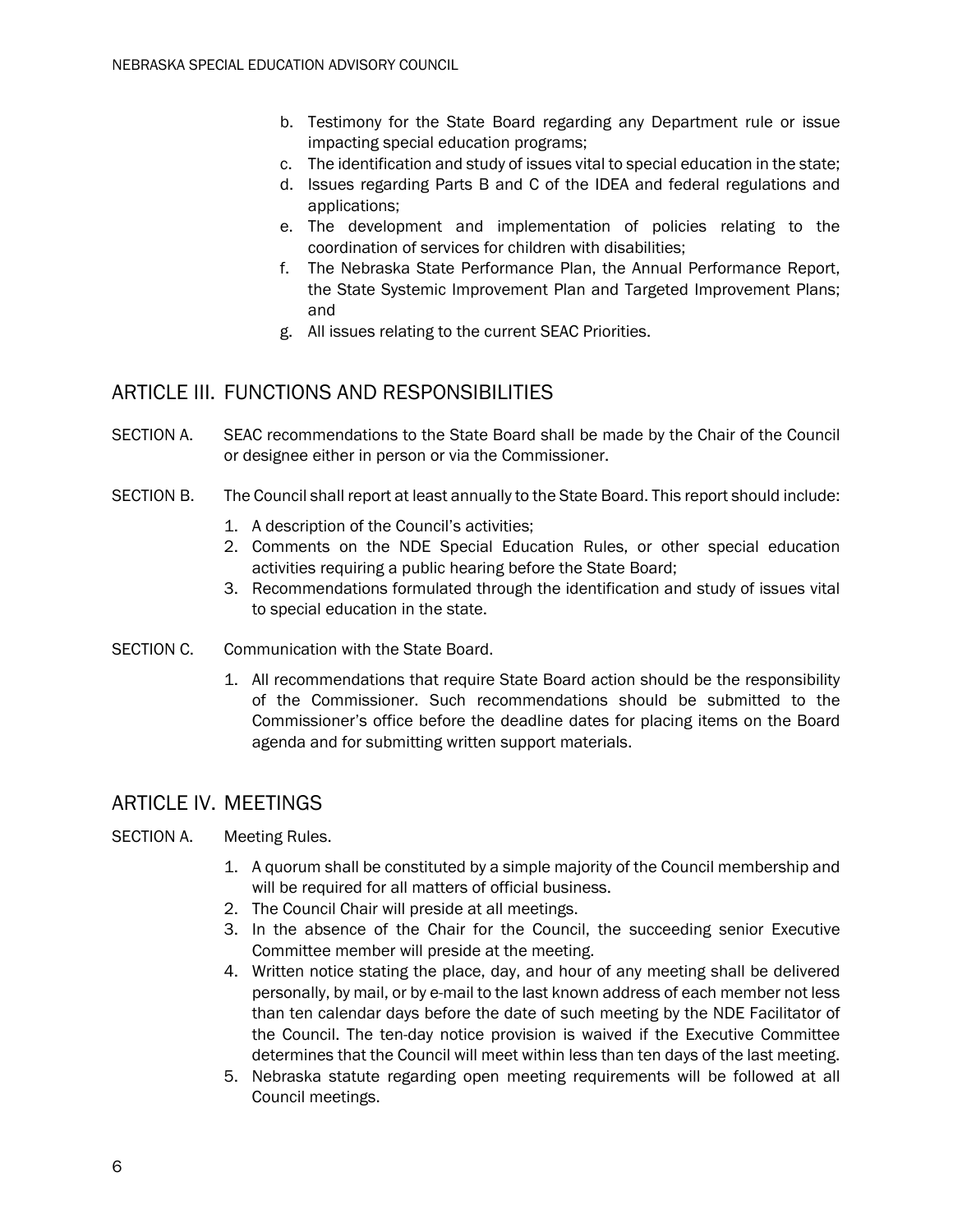6. A written public notice of the meeting date, time, and location will be printed in a newspaper of statewide distribution two weeks before each meeting.

#### SECTION B. Meeting Schedule.

- 1. The Council shall meet at least four (4) times during each school year.
- 2. The meeting dates for the new term year shall be established as a matter of Council business at the last meeting of the previous term year.
- 3. Additional meetings necessary to transact the business of the Council may be called by the Special Education Office upon the recommendation of the Council Executive Committee.
- 4. The Facilitator for the Council shall provide means for Council members to indicate their ability to attend each scheduled meeting.
	- i. In the event a quorum would not be present, the Facilitator shall cancel the meeting, and notify the Executive Committee to discuss rescheduling.
- 5. In the event of forecasted inclement weather, the Facilitator shall decide the day before the meeting if the Council will meet. The Facilitator will notify the Council members of this decision and will notify the Executive Committee to discuss rescheduling.
- 6. Council meetings shall begin at 8:30 A.M. and conclude with an approved motion to adjourn unless a Council consensus decision or a majority vote of the Council or Executive Committee changes this time frame for a particular meeting.

#### SECTION C. Meeting Procedures.

- 1. The Council shall conduct business in accordance with the Nebraska Open Meetings Act (NRS 84-1407 through 1414).
- 2. Formal voting of the Council shall be conducted by Robert's Rules of Order, revised edition. Informal action will be conducted by a voice vote or a show of hands.
- 3. The Council shall limit discussion to items on the proposed agenda. However, additional items may be submitted by a majority vote of the Council during the acceptance of the agenda at the beginning of each meeting.
- 4. Agenda items shall be communicated by Council members to the Council Facilitator thirty (30) calendar days before the scheduled meetings. The Executive Committee shall then determine a tentative agenda.
- 5. Persons or organizations desiring to address the Council may be placed on the agenda by requesting in writing to the Council Facilitator. The Executive Committee will allot a specified time for the requested presentation. Such requests should be made to the Facilitator fourteen (14) calendar days before the Council meeting. Time/Schedule will be developed by the facilitator upon requests for public comment.
- 6. Support materials and reports for the agenda items should be in written form and mailed or sent electronically to the membership along with the agenda before the meeting.
- 7. Non-council members not scheduled as part of the proposed agenda may be heard by the Council during the portion of the agenda designated as "Public Comment." The Council shall establish a specific length of time for such presentations.